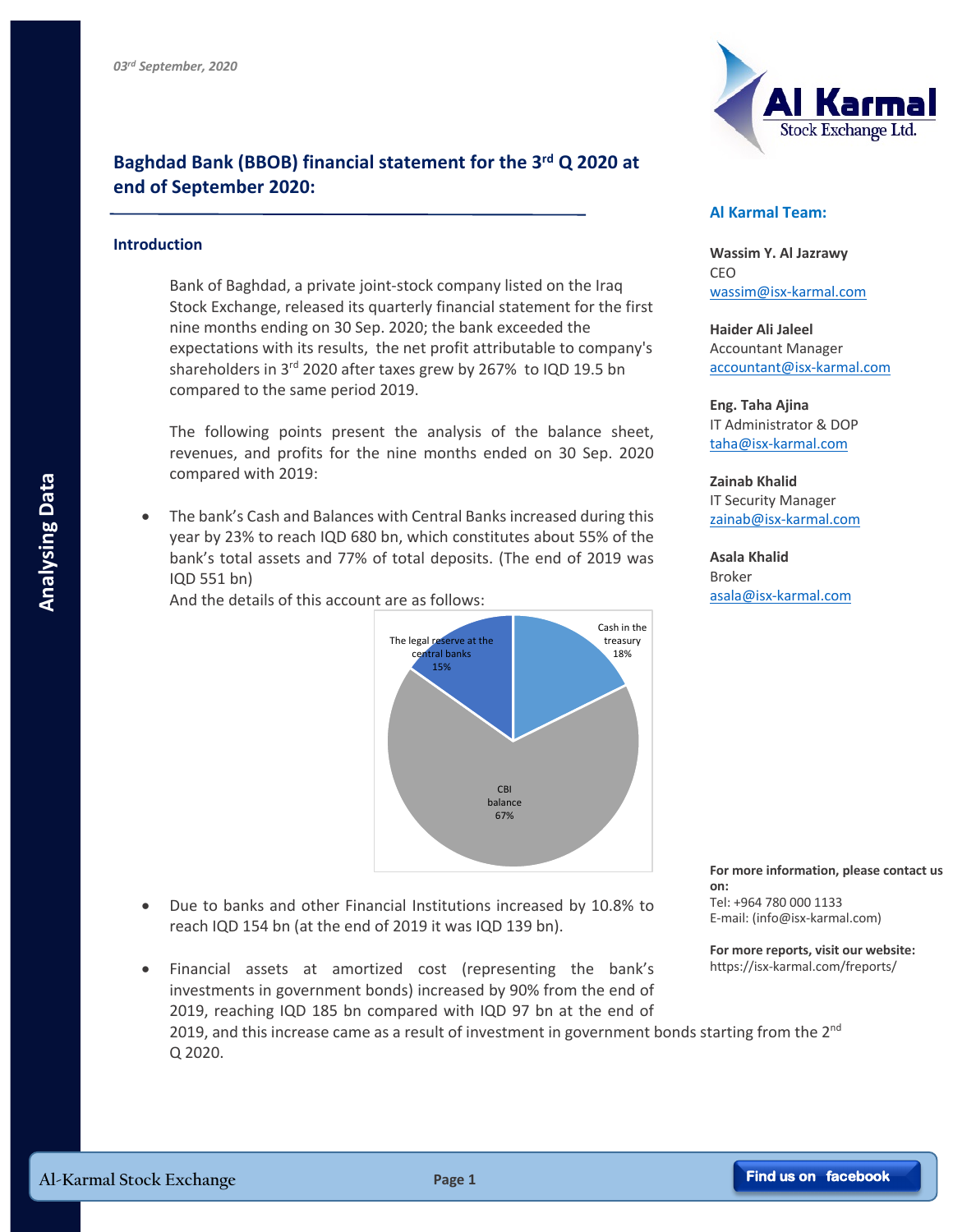

• Customer deposits increased by 10% through this year from IQD 801 bn at the end of 2019 to IQD 883 bn at the end of the  $3^{rd}$  Q 2020. It noted that the non-interest deposits accounts were about 60% of total deposits or IQD 527 bn of total deposits.



• The total revenues of the bank operations during the nine months ending 30 Sep. 2020 amounted to IQD 41.6 bn, with an increase of 62% compared to the revenues for the same period of 2019. Revenues were distributed as follows:



- The bank's net profits jumped remarkably during the period, by 267% compared with the bank's profits for the same period in 2019, to reach IQD 19.45 bn, with earnings per share of IQD 0.078, or 7.8% on capital, so the total accumulated profits to date amounted to IQD 32.7 bn, which constitutes 13% of the capital.
- The company maintained the level of total expenses with a simple growth rate of 2% to reach IQD 19.2 bn after it was IQD 18.9 bn for the same period in 2019.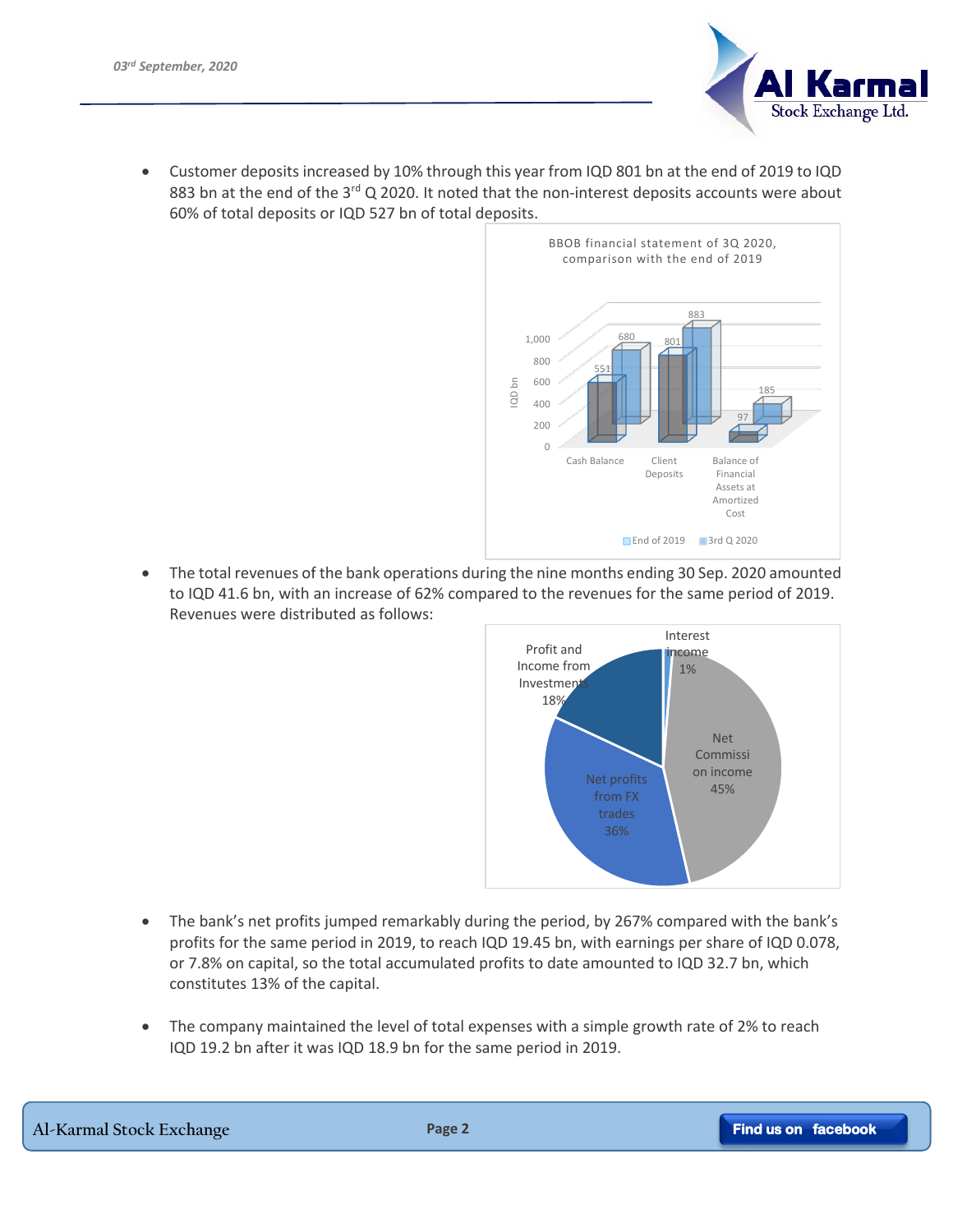

- Financial analysis of the bank's data for the period ending on 30 Sep. 2020:
	- 1- Liquidity ratios:
		- a- Cash to Deposit Ratio = 94.5%
		- b- Cash in Bank and Other Banks to Assets Ratio = 67%
		- c- Loans to total assets Ratio = 11.3%
		- d- Short-term investments to total deposits Ratio = 21%
	- 2- 2020 Expected Profitability indicators:
		- a- Return on Assets = 20.8%
		- b- Return on Equity = 8.8%
		- c- Earnings per share = 0.104 IQD
		- d- P/E= 3.85 times